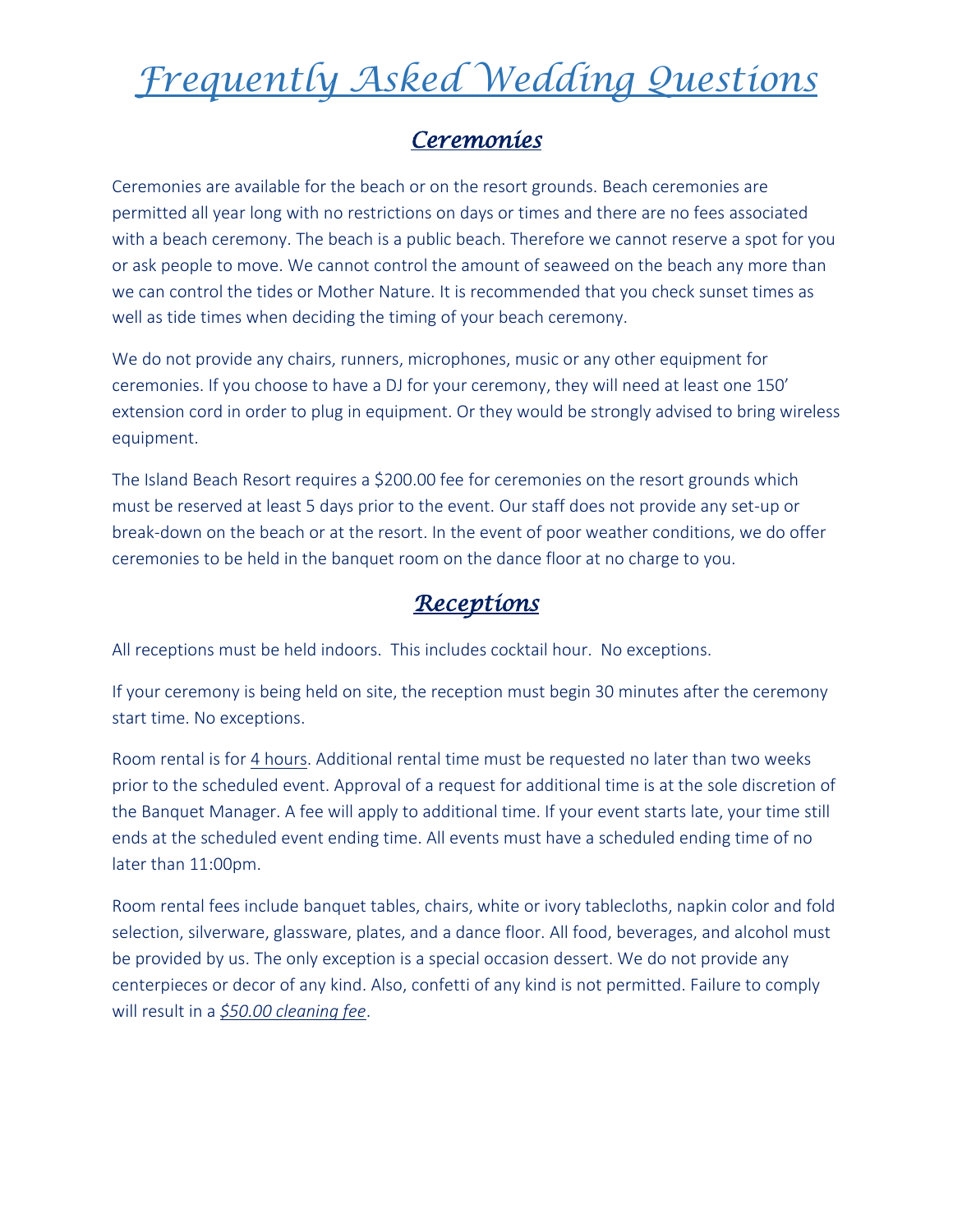### *Vendors*

Please refer to our Preferred Vendor List for more information. Please keep in mind that it is customary to provide a meal for any vendors who will be here during your reception. Ask the Banquet Manager for options regarding Vendor meals.

# *Day-of Wedding Coordinator*

A Day-of Wedding Coordinator is HIGHLY recommended for your wedding day! Decorating for your event is only available two hours prior to your ceremony start time. During this time, Brides will be getting ready for their event and are unable to setup their special day. This is where a day-of coordinator comes in! A day-of wedding coordinator is a person responsible for making sure the wedding day is executed perfectly. Their roles include overseeing vendors, managing the timeline, and overcoming any last-minute challenges that arise during the festivities.

### *Children*

We are very "kid friendly" but we must insist for your child's safety and the safety of our staff that children be attended to by an adult at all times. They also need to be wearing shoes while in the building. If you plan on having a children's table, please assign someone over the age of 14 to be in charge of that table.

Children 10 and under are welcome to order from the Kid's menu at the time of the event at Kid's menu prices. Children eating from the buffet will be charged half price. Children eating a plated meal will be charged full price.

#### *Arch*

There is an arch available to rent for ceremonies. You may decorate it however you choose. Any damage to the arch will result in a damage fee to be determined by the extent of the damage.

## *Tables*

We have various size tables to accommodate up to ten people per table. The number of tables you need is unique for each event. The Banquet Manager will assist you with a floor plan at your two-week out meeting, if not sooner.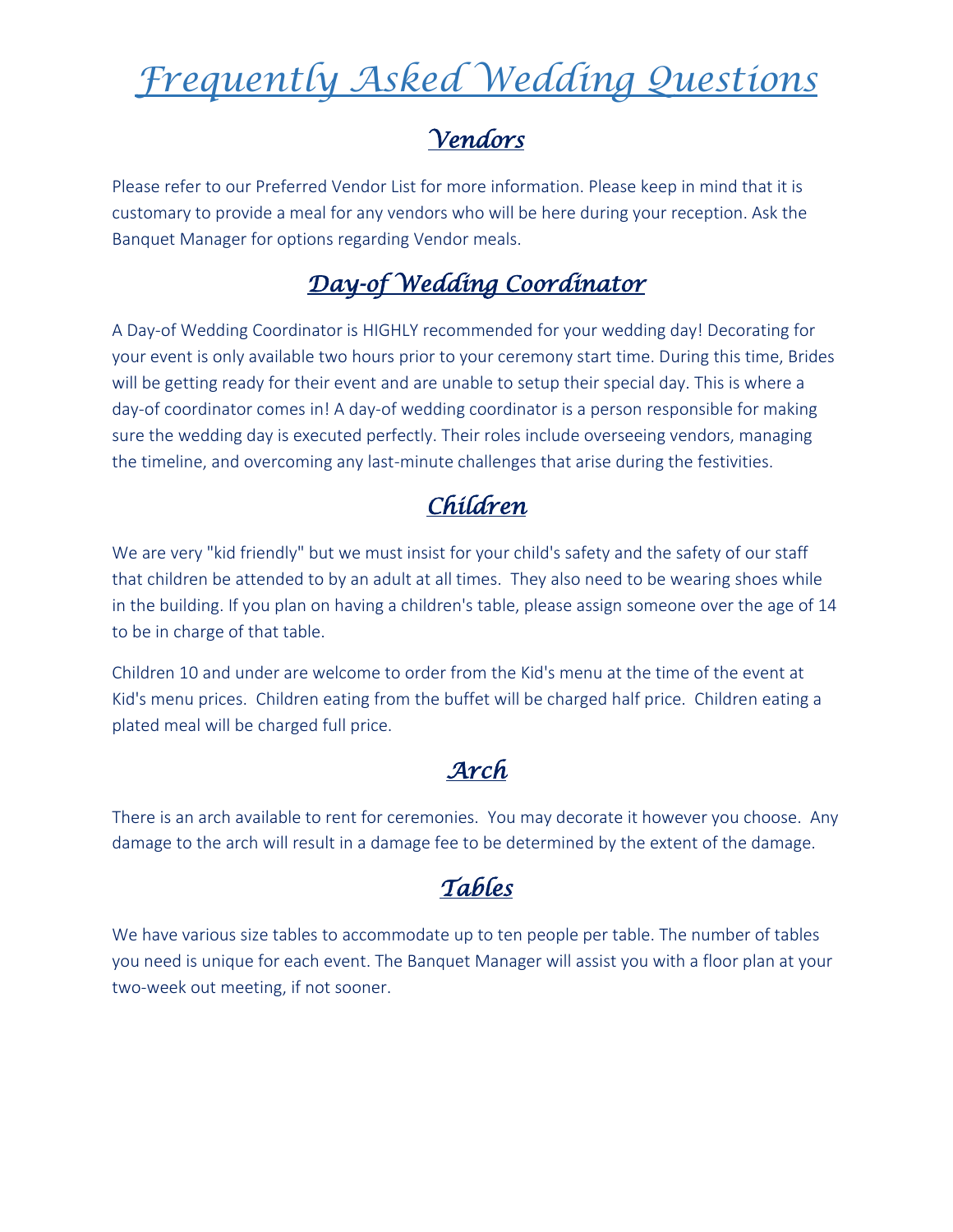#### *Dance Floor*

A dance floor is included in your wedding package. The dance floor is moveable. The size and location of the dance floor is unique for each event. The Banquet Manager will assist you with dance floor sizing and location when you finalize a floor plan.

# *Buffets*

Buffets are to be served for One Hour only and for parties of 40 or more. No To Go Boxes will be provided for leftover food.

#### *Cake*

Cake cutting is complimentary and will be cut in the kitchen by the Banquet Manager. Please make sure you have ordered a cake large enough to provide one slice per guest. Any extra cake will be boxed for you to take home, unless you instruct us otherwise.

# *Rentals*

You are welcome to rent any linens, tables, or decorations from any vendor on the list of preferred vendors. All rentals are your responsibility. Delivery and pick-up times need to be coordinated between the vendor and the Banquet Manager. Unfortunately we only allow chair rentals for your ceremony, not for the reception.

### *Chair Covers*

We do not provide chair covers, however, you are welcome to rent them. Due to the curve in the back of our chairs, we STRONGLY recommend only renting the stretchy style chair covers because any other style tends to rip. Neither the Banquet Manager, nor staff will put the chair covers on for you, unless the Banquet Manager has given prior consent. A decorating fee may apply.

## *Tax and Gratuity*

7% sales tax and 21% gratuity are applied to *all charges*.